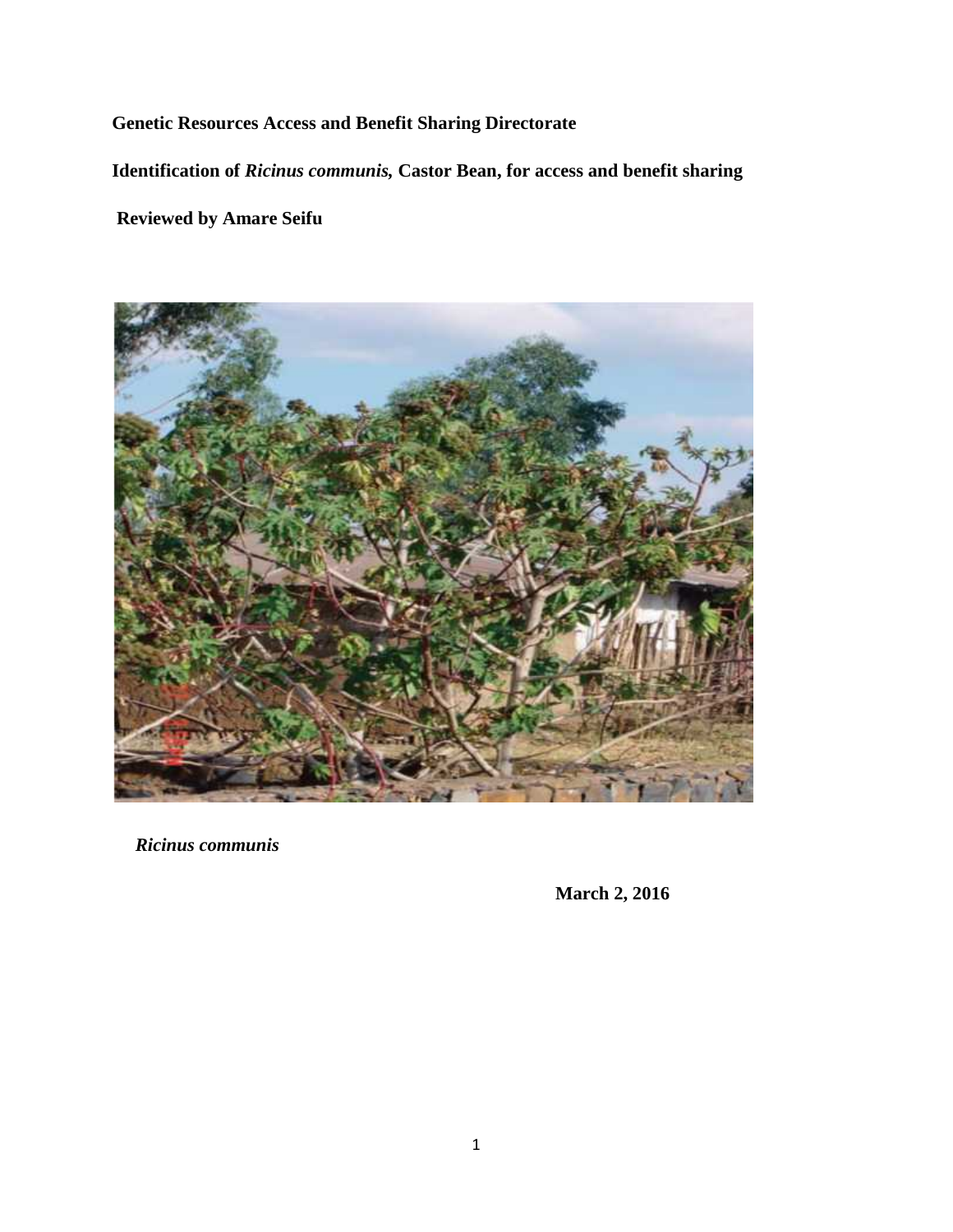#### **1. Introduction**

Ethiopia is lucky to be gifted with rich biodiversity and traditional knowledge that could pioneer successful bio-prospecting. However, like any other developing countries, Ethiopia lacks technical expertise and monetary resources to explore them significantly. The only option Ethiopia has is to collaborate with the developed nations or domestic investors and interested pharmaceutical, cosmetics and other companies alike and jointly explore them strategically and wisely. In doing so, the model of collaboration should be such that it builds the science infrastructure within, preserve and protect the local traditional medicinal and other knowledge reducing the brain drain, and equally share the outcome of the joint projects

On this aspect, the Ethiopian Biodiversity Institute (EBI) is the nationwide capable authority through ABS directorate playing the practical role of the Nagoya protocol on Access and Benefit sharing of genetic resources and associated traditional knowledge. Ethiopia has the officially permitted outline for the implementation of the ABS. The laws concerning the national Access and Benefit Sharing framework is proclamation on Access to genetic Resources and Community Knowledge and Community Rights (Proclamation No 482/2006) and Regulation 169/2009). Based on these frameworks, the country has been implementing the access and benefit sharing objective of the CBD. The Proclamation includes a range of issues such as ownership, user rights, and conditions for access, benefit sharing, types of benefits, powers and responsibilities among the others.

Therefore, the objective of this information is to encourage any bio-prospecting company or an individual interested to work on the genetic resources, *Ricinus communis,* for medicinal use, production of biodiesel, nitrogen fertilizer, wallboard, livestock feed and paper products.

# **2. The Plant**

*Ricinus communis* is shrubby tree of the genus *Ricinus (Ricinus* is a Latin term for "a kind of tick," and it refers to the resemblance of castor bean seeds to dog ticks). It belongs to the family Euphorbiaceous, spurge family and its common name is Castor bean, castor-oil plant, palma Christi, wonder tree.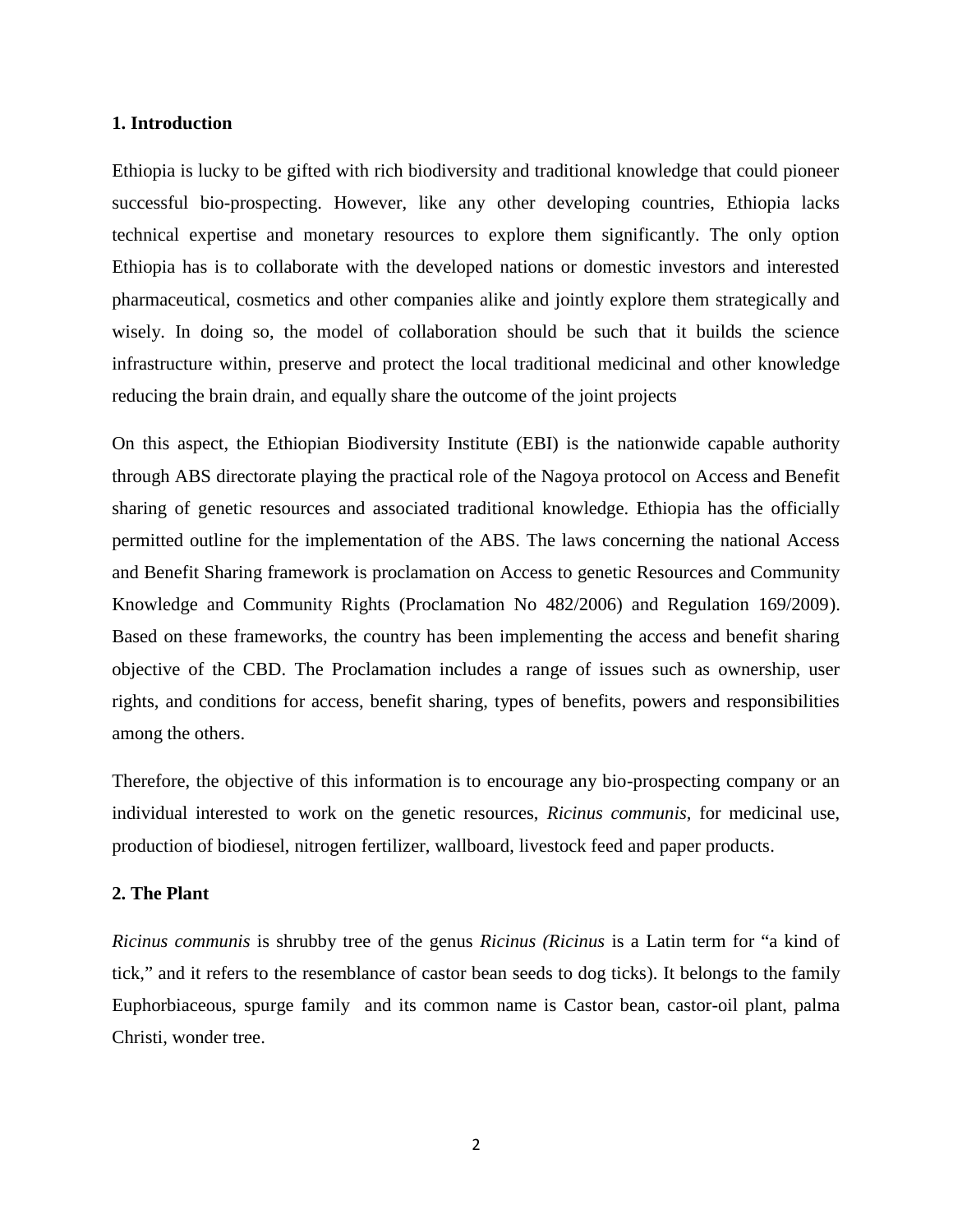It is short-lived small tree or shrub with soft wood and hollow stems which can grow to 5 m or more. Its bark is greenish to reddish brown, smooth. Leaves: palmately and deeply lobed with serrate leaf margins; long-stalked, alternate, dark green or even reddish. Its flowers are crowded on upright spikes up to 40 cm long; both sexes occur on the same plant; the upper female flowers appear before the lower male ones. Its fruits are round, deep red, prickly capsules, in dense clusters; containing three tick-like, brown or reddish-brown marbled, very poisonous seeds with high oil content (Rana *et al.*, 2012).

As to ways of cultivation, it is directly sown at site. Germination is good and fast, about 90 % after three weeks. It has a weight of about 1,300 seeds per kg. It is fast-growing but short-lived plant growing as a fallow plant and on cropland. It is often found in homesteads. Flowering trees can be found throughout the year but very often after rains (Azene Bekele, 2007; Fichtl, and Admasu Adi, 1994).

#### **2.1. Distribution**

*Ricinus communis* is a plant commonly found in both the tropical and temperate climates of the world. *Ricinus communis* ('Gulo') is a very common plant of compounds in rural and urban areas and also common along seasonally dry rivers in altitudes between 400 and 2700 m. Ethiopia is a possible centre of origin for this plant and contains a wide diversity of germplasm. It is a shrubby tree growing over a wide range of altitudes all over Africa, preferring humus-rich and disturbed ground. In Ethiopia, it is found in Moist and Wet 'Kolla', 'Weyna Dega' and 'Dega' agro climatic zones of almost all regions (Fichtl, and Admasu Adi, 1994).

#### **2.2. Ethno-medicinal uses**

Traditionally, the plant has been used for the treatment of various diseases in traditional or folk remedies throughout the world. The extracted oil has been used for many centuries as a purgative (strongly laxative). It is one of the safest and most reliable purgatives which relieve obstinate constipation. The leaves have been also recommended in the form of a decoction or poultice, as an application to the breasts of women to increase the secretion of milk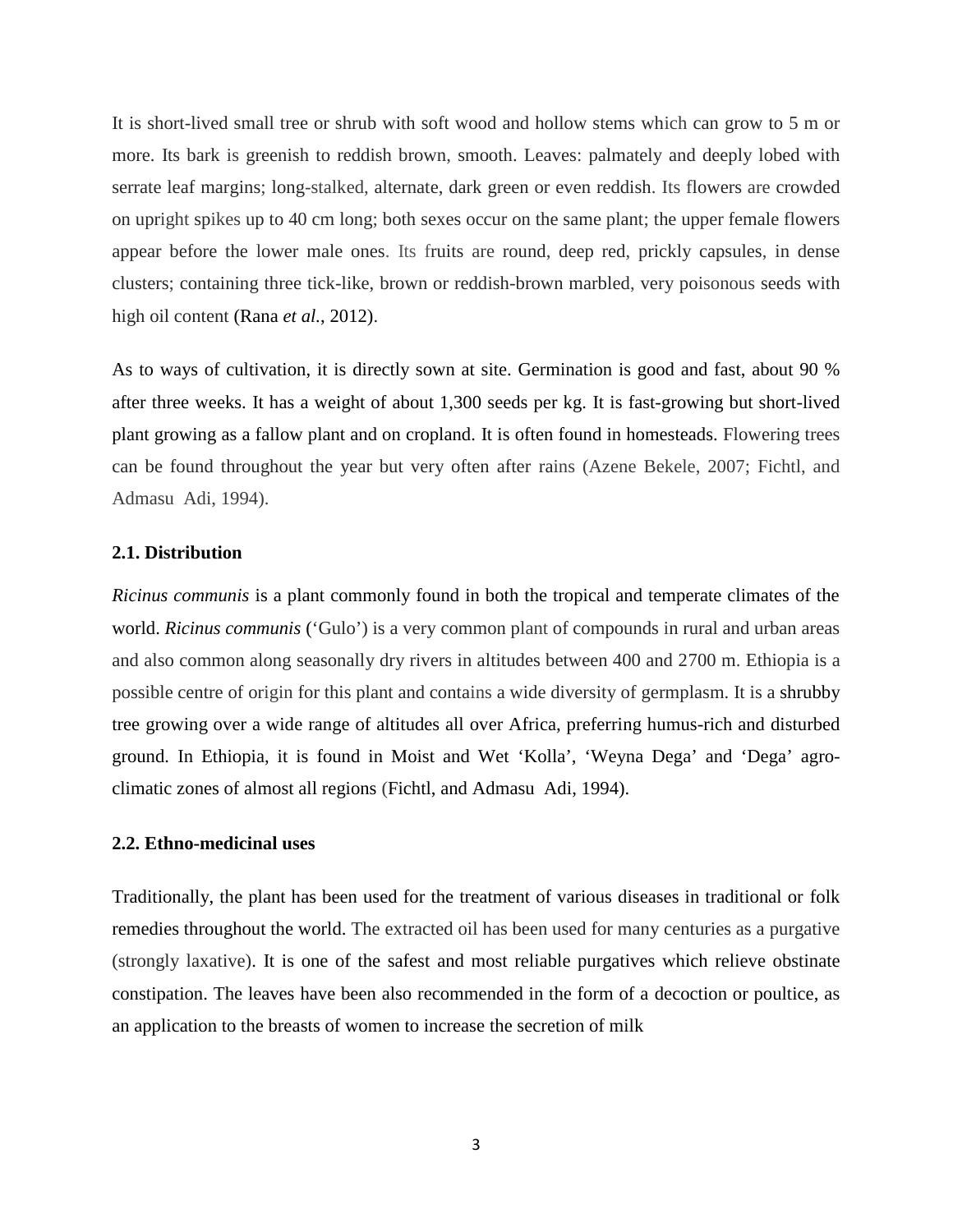In traditional medicine, the leaves and seeds are used as a laxative, for wound dressing, against rheumatism and mental illness (Singh and Geetanjali, 2015). The powdered leaves are used for repelling aphids, mosquitoes, white flies and rust mites. The insecticidal activity is probably due to the presence of the alkaloid ricinine in them (Rana *et al.,* 2012).

### **3. Chemical composition and pharmacological activities of** *Ricinus Communis*

The individual parts of the plant such as the seed, seed oil, leaves and the roots showed their importance in pharmacology. Due to the presence of important phytochemical constituents like flavonoids, glycosides, alkaloids, steroids, terpenoids, this plant is reported to possess antioxidant, anti-inflammatory, anti-diabetic, central analgesic, anti-tumor, anti-nociceptive, anti asthmatic activity and other medicinal properties (Jombog and Enenebeaku, 2008; Iqbal *et al.*, 2012; Singh and Geetanjali, 2015).

Other studies on castor oil suggest that its uniquely high level of the hydroxyl fatty acid ricinoleic acid may impart increased lubricity to the oil and its derivatives as compared to other vegetable oils. Ricinoleic acid, a derivative of the poisonous protein "ricin" that is found in the seeds, has been used in spermicidal lubricants, cosmetics, and anti-fungal compounds (Jombog and Enenebeaku, 2008; Goodrum and Geller, 2005, cited in Sarıbıyık *et al*, 2010). Generally, the treated oil finds use in products like pharmaceuticals and insecticidal formulations (Rana *et al.,* 2012).

Oil from the perennial types is used for illumination and lubrication while that from the annual types is preferred for medicinal use. Castor oil is often given orally, alone or with quinine sulphate to induce labor in pregnancy at term. The oil can be used as a vehicle for parenteral administration of steroidal hormones. It is used in the preparation of liquid disinfectants like phenyls. 'Blown Oil' is used for grinding polish paste colors, while when it is hydrogenated and sulfonated it can be used for preparation of ointments (Iqbal *et al.*, 2012; Rana *et al.,* 2012).

## **3.1. The essential oils of** *Ricinus Communis*

Castor oil is a non-toxic vegetable oil extracted from the seeds of this plant. *Ricinus Communis* oil is critical to many industrial applications because of its unique ability to withstand high and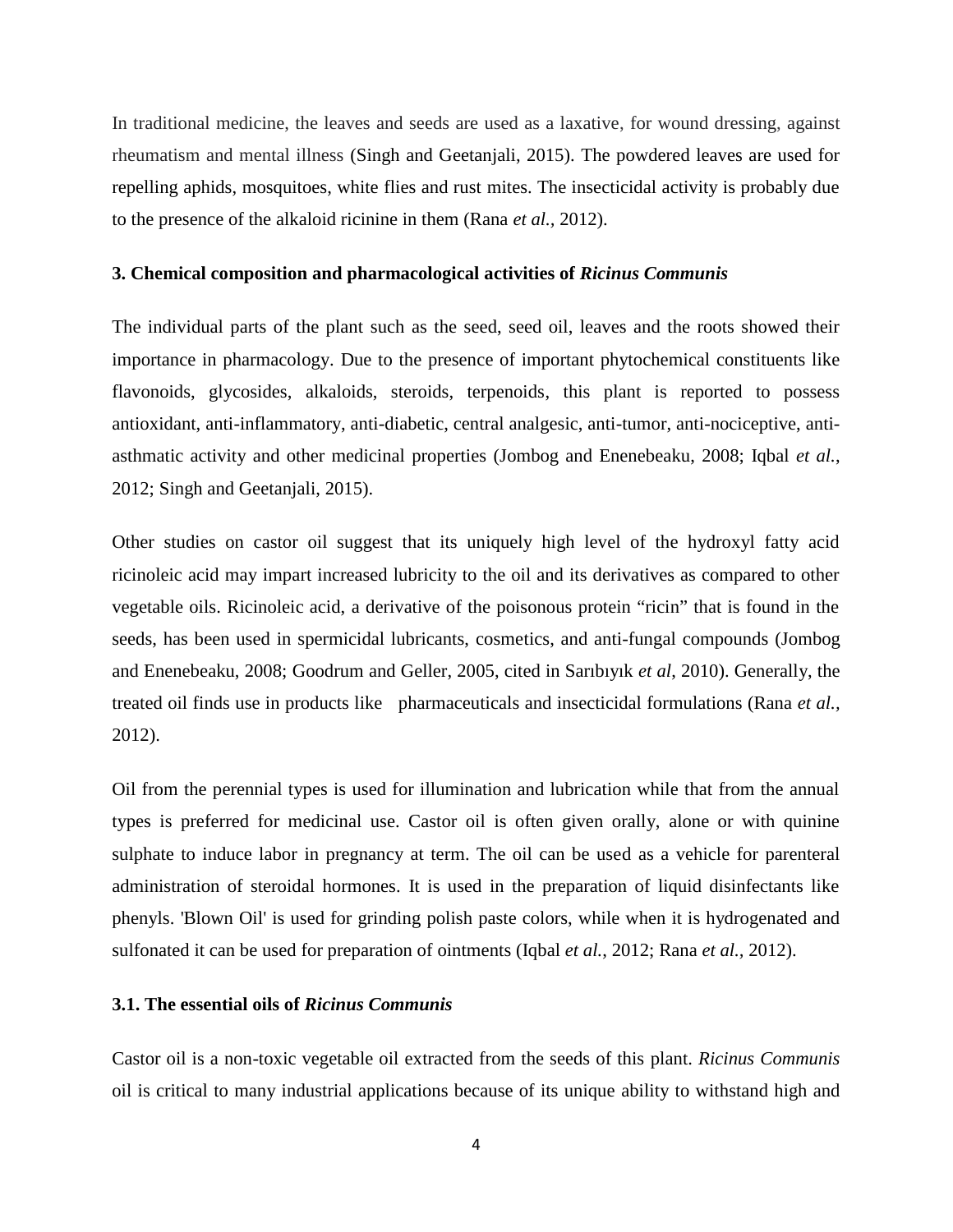low temperatures (Comar *et al.*, 2004, cited in Sarıbıyık *et al.*, 2010). It is used in coating fabrics and other protective coverings, in the manufacture of high grade lubricants, transparent typewriter and printing inks, in textile dyeing (when converted into sulfonated Castor Oil or Turkey-Red Oil, for dyeing cotton fabrics with alizarine), in leather preservation. Hydrogenated oil is utilized in the manufacture of waxes, polishes, carbon paper, candles and crayons. It is an excellent illuminant and has been used in lamps from very early times in India (Rana *et al.,* 2012). It is used in soap making. Castor oil is a mild and most efficient purgative, and is well adapted for infants and young children (Friedman *et al.,* 2013).

## **3.2. Biodiesel production from** *Ricinus Communis* **Oil**

Biodiesel is an alternative fuel for diesel engines that is produced by chemically reacting vegetable oil or animal fat with alcohol and the catalyst. Biodiesel is miscible in diesel fuel, and can be easily blended with diesel fuel with minor or no modifications to the engine and fuel system. According to EU guidelines, the consumption of bio-fuels for road transportation should represent 20% of the total fuel consumption by 2020 and the use of bio-fuels will be stimulated by environmental aspects (Hribernik and Kegl, 2007, cited in Sarıbıyık *et al.*, 2010).

The most common way to produce biodiesel is the trans-esterification method, which refers to a catalyzed chemical reaction involving vegetable oil and alcohol to yield fatty acid alkyl esters (i.e., biodiesel) and glycerol. The reaction requires a catalyst, usually a strong base, such as sodium and potassium hydroxide or sodium methyl ate. A catalyst is usually used to improve the reaction rate and the yield (Zhang *et al*, 2003, cited in Sarıbıyık *et al.*, 2010). The trans esterification conditions and biodiesel properties of *Ricinus Communis* oil were studied (Canoira *et al*, 2010, cited in Sarıbıyık *et al.*, 2010). An optimization of trans-esterification of *Ricinus Communis* oil using central composite rotational design (CCRD) and response surface modeling method (RSM) has been reported by authors Sarıbıyık *et al.* (2010).

## **3.3.** *Ricinus Communis* **as nitrogen fertilizer and livestock feed**

Castor Oil Pomace, the residue after crushing, is used as a high-nitrogen fertilizer. Crushed seeds can be used as a high-nitrogen fertilizer and they are safe to use as a livestock feed when put through a detoxifying process.